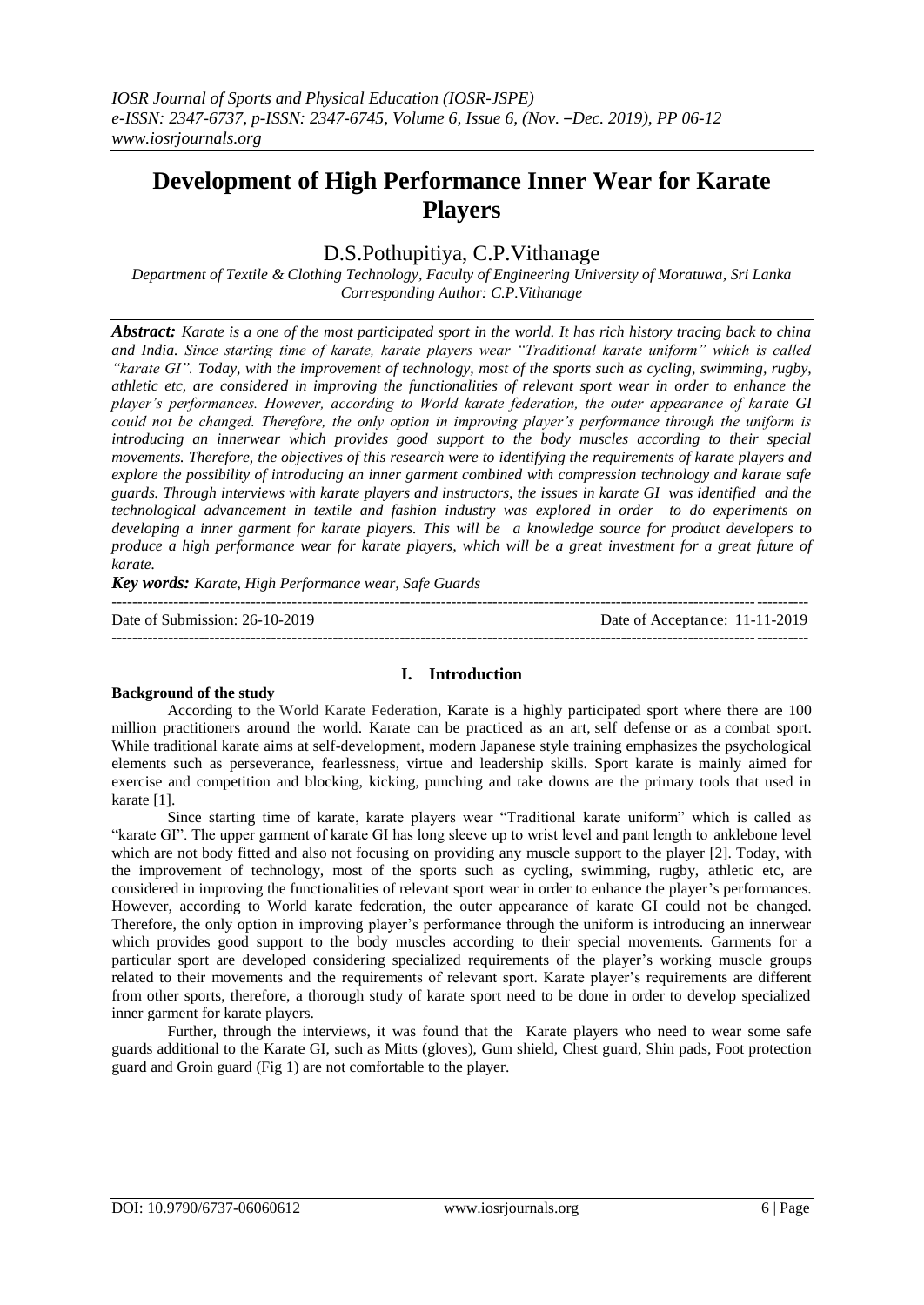

**Fig 1.** Safe guards used in Karate

(Source: https;//wkf.net/karateprotections)

# **Main Movements of Karate and Relevant Working Muscles**

Fig.2 shows the main body muscle groups that are used in specific movements of karate sport. During the practicing time, those muscles could be damaged or suffered soreness if muscle support would not be persisted [3].



|   | Detoild muscle group & pectoralis major |
|---|-----------------------------------------|
| 2 | Extemal oblique muscle                  |
| 3 | Bicep brachial & forearm flexors        |
| 4 | Rectus femoris<br>Quadriceps femoris    |
| 5 | Vastus lateralis                        |
| 6 | Detoild muscle                          |
| 7 | Triceps brachii muscle                  |
| 8 | Gluteal muscle                          |
| 9 | Semitendinosus                          |

**Fig.2.** The anatomy of the Karate (Link,2011)

## **Main Movements of Karate**

In karate sport, there are several main movements such as Straight punch, Upper block, Open hand out block, Middle front kick and Turning kick.

## **Straight punch**

With this punch (Fig. 3) the player turn their hand 45 degree to outside which mainly focused back side bicep brachia muscle group (underarm).

## **Upper block**

In upper block (Fig 4), the player's front side bicep brachial muscle group and deltoid muscle group (shoulder area) are mainly focused.

#### **Open hand out block**

In this block (Fig 5), the player's body turns 90 degrees to outward focusing external oblique muscle group in both sides.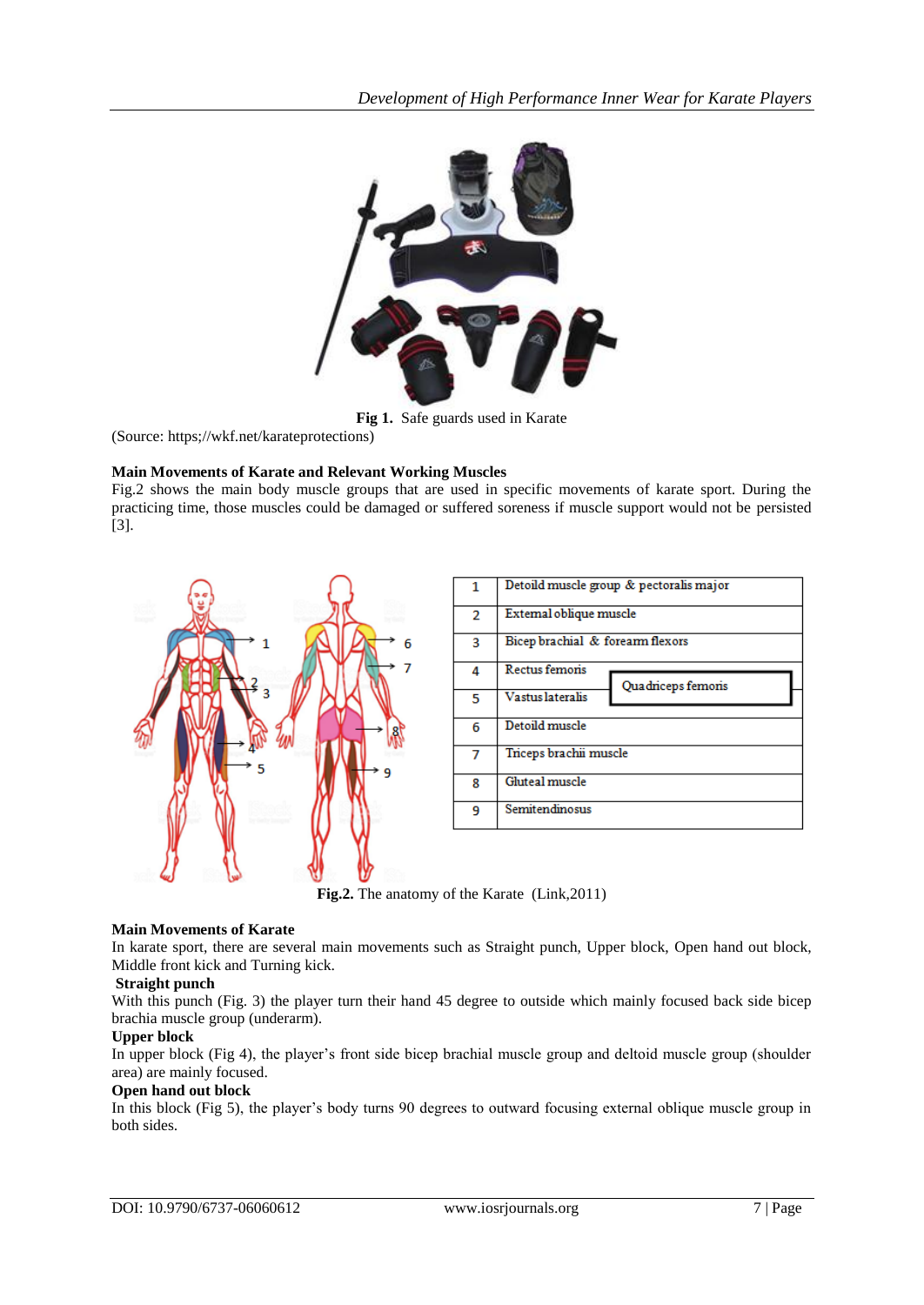# *Development of High Performance Inner Wear for Karate Players*







**Fig.3** Straight punch **Fig.4** Upper Block **Fig. 5** Open hand out block

(Source: Basic karate by chantra karate **[https://www.google.com/search?rlz=1C1CHBD\\_enLK730LK731&sxsrf\)](https://www.google.com/search?rlz=1C1CHBD_enLK730LK731&sxsrf)**

# **Middle front kick**

In this Middle front kick ( Fig 6), the player's external oblique, Quadriceps and hip flexors muscle groups are focused.

# **Turning kick**

In this turning kick( Fig. 7), it mainly focuses on player's oblique, calf muscle, gluteal muscle and Quadriceps muscle.



**Fig.6.** Middle front kick **Fig. 7.** Turning kick (Source: Basic karate by chantra karate)

# **Injuries faced by Karate players**



It is found through the questionnaire survey and literature review that main injuries faced by karate players during their practice time are damages in Groin area, calf muscles and biceps muscles. Those injuries are common for both male and female players. The injuries sustained in styles that use joint locks and throws may be quite different from those that use kicks, punches, and blocking techniques[4].

## **Compression wear**

Basically, compression wear has been designed to improve player's performance and reduce risk of injuries during their practice time. Compression wear has firstly been used in medical stockings that mainly used to create pressure around muscle, bone and connective tissue[5]. Using this compression wear in sport provide many benefits to player such as keeping the muscle warmth, improving blood flow return and oxygenation to working muscles where it provide speedy recovering to muscle injuries, reducing muscle oscillation (vibration) which involve small tear in the muscle tissue along with a buildup of lactic acid and providing support to player's muscles [6,7,8].

Different methods are available in providing compression such as, zonal compression, gradual compression and regular compression. Zonal compression is a method of giving compression to specified muscle group which is called as "muscle forced compression". In gradual compression, compression gradually decreasing ups the garment and in regular compression it provides compression around the body equally. Out of above three methods, gradual compression method support smooth flow of blood towards the heart[9].

Normally, for compression clothing, a fabric which is a combination of spandex and nylon has been used due to its stretchable and recovery properties. However, with the advanced technology, high modules fabric has been developed which has the property of fast recovery and ability to apply moisture management property which is a prime requirement for sports inner wear.

When applying the gradual compression method to the garment, flock prints and silicon prints which bear the property of blocking the stretchability of the printed area can be used. Therefore, the fabrics with these prints hold the particular muscle very well and reduce unnecessary muscles movements. Hence, it provides a good support to player's muscle reducing muscle soreness and muscle damages.

## **Problem Identification**

According to the questionnaire survey done by the researcher in order to get karate players' views on their karate GI and injuries they faced during practicing, it was found that majority of players have complained that they are not comfortable with karate GI, mainly because of the safe guards which need to wear separately.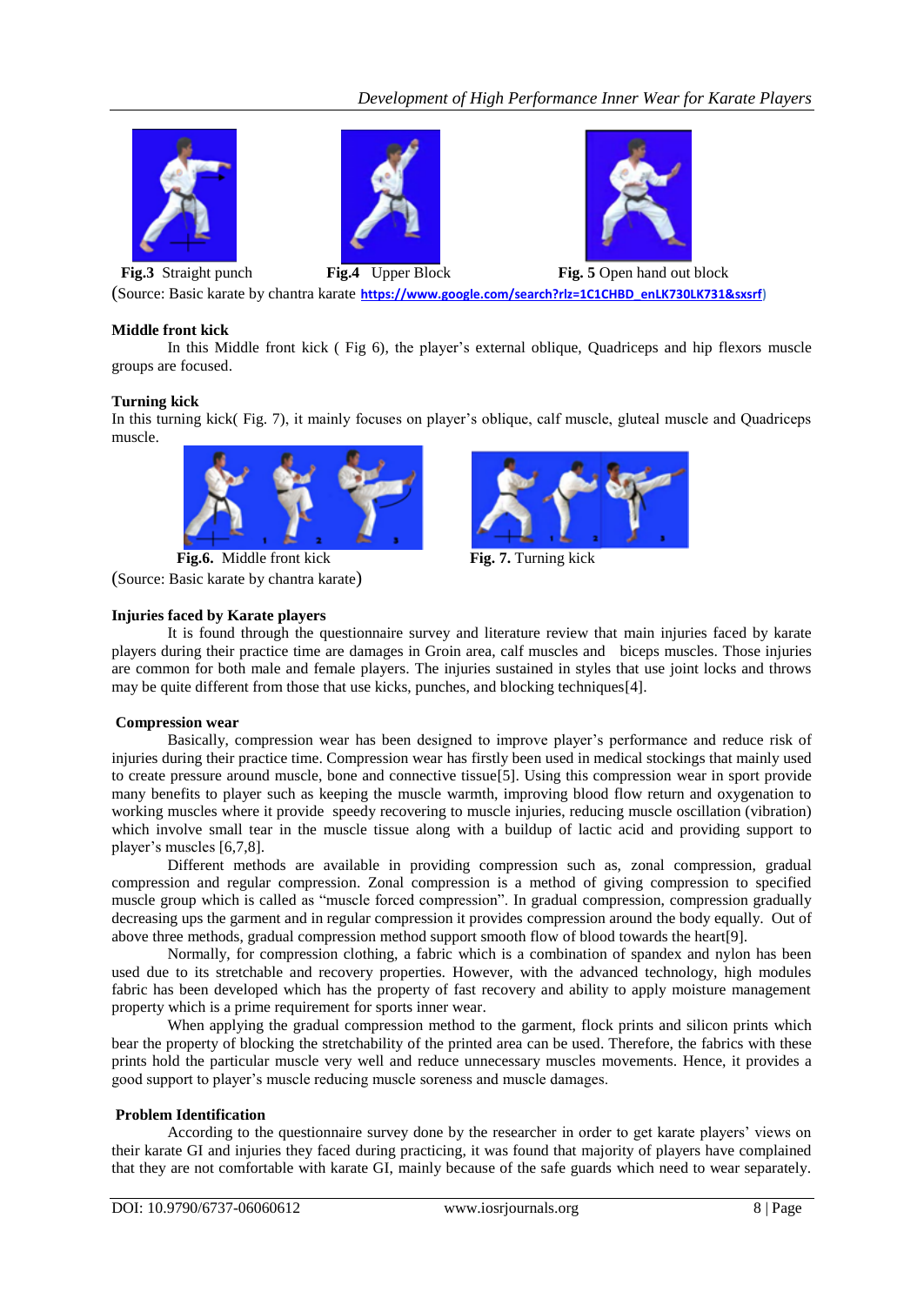Further, it revealed that 60% of participants have faced injuries in their muscles, especially in biceps and thigh area. Therefore, the main aim of this study is to develop an inner wear for karate players where safe guards can be incorporated to the garment while adding compression feature to particular places of the garment in order to improve the performance of the player.

# **II. Methodology**

In order to achieve the above aims, experiments were done by developing several samples incorporating safe guard insertion methods. Further, nylon spandex mix fabric samples were printed with gradient print (Fig.8) which provides gradual compression using flock printing method.



**Fig. 8** Art work of gradient print

The illustration of the proposed inner garment for karate GI is shown in Fig.9. In order to insert the safe guards, sleeve and pant patterns were modified by adding panels and layers to the particular places of the garment. The fabric with gradient print was suggested for bicep area of the sleeve, sides of the upper body, thigh area and calf area by studying the player's muscle movements.



**Fig 1.** Illustration of Suggested Inner garment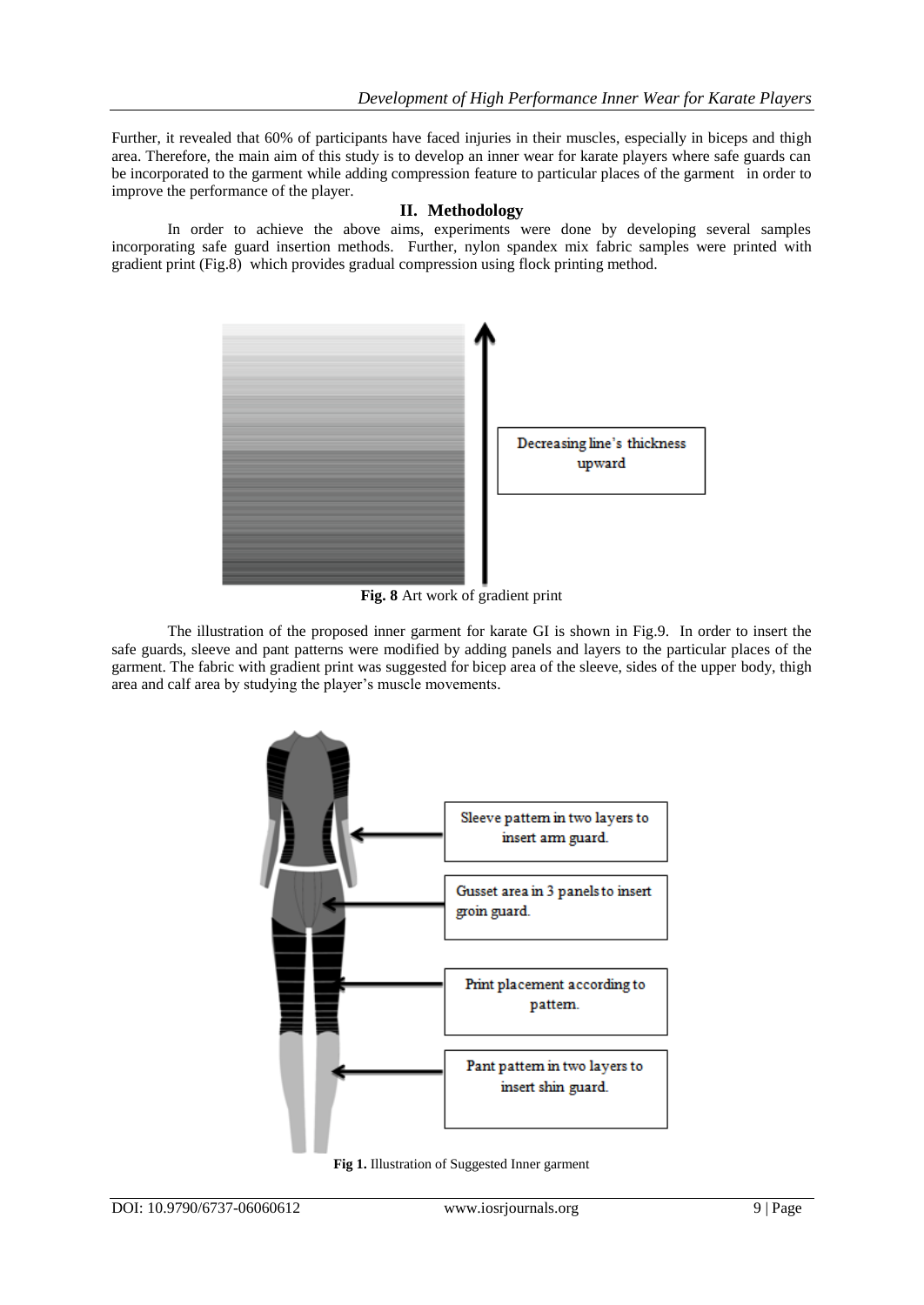# **III. Results and Discussions**

As explained in section II, several experimental samples were done to explore the feasibility of suggested improvements in the inner garment. Accordingly, front side of the pant leg and sleeve pattern was developed in order to insert safe guards by adding two fabric layers and add key open to easily insert safe guard to it. Further, safe guards were developed by using quilting panels because existing safe guards which are much rigid, difficult to insert through a narrow key open.

**Method for inserting shin guard and arm guard**







Fig.10 shows the developed sample of a pant leg in order to insert a safe guard. The pattern was split into panels and added two layers where safe guard needs to be inserted. Key openings were planned to insert safe guards which are flexible quilted ones. Flat seams were used in order to reduce the bulkiness and maintain the stretchability (Fig.11).

Fig.12. shows the developed sample of the pant with a shin guard. According to the wearer's feedback, the experimented pant sample was very comfortable with shin guard because it is inserted to the pant itself. The safe guard is light weight and flexible which makes the wearer comfortable for his/her movements during karate game.



**Fig 12** Pant leg sample with a safe guard inserted

# **Method for inserting Groin guard**

In order to insert groin guard, pant front side is planned with four panels which facilitate more space for groin area. By adding a second layer with a key open at waist level, quilted guard could be inserted (Fig.13).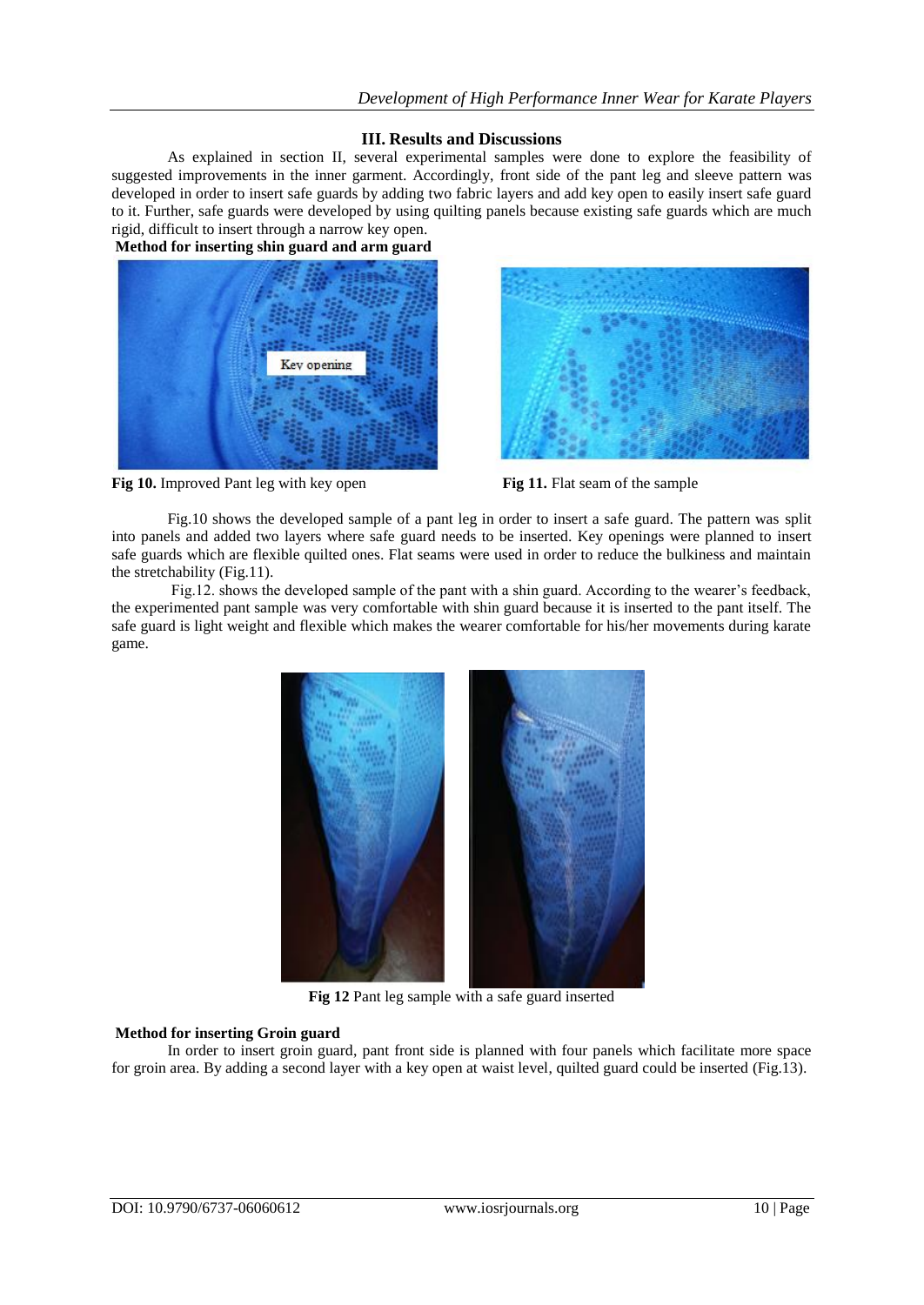

**Fig. 2 A.** Groin guard insertion method **Fig. 3 B.** Groin guard insertion method( inner side)

# **Gradient printed fabric**

As explained in section II, the inner garment was suggested to use fabric panels with gradient print in order to give gradual compression to specific muscles of the player. The fabric sample was printed with flock printing method ( Fig.14) and the printed sample showed a good control on its stretchability which get reduced towards the top. Therefore, by adding this printed fabric to the inner garment, a varying compression to the required muscles of the player could be achieved. This will support the player in improving performance while refrain from muscle injuries.



**Fig. 4 Gradient printed fabric sample**

## **Validation of the result**

The developed experimented samples were validated by getting feedback from relevant parties such as karate players, karate instructors, a medical doctor, and technical personnel from apparel industry. Regarding the shin guard inserted pant, the fitted- on karate player mentioned that she had realized her muscles were well fitted and comfortable with the inserted safe guard. Further, she requested to widen the key open for easy insertion of shin guard. The karate instructor informed that the idea was very novel and practical and the players would definitely motivate in wearing this kind of inner garment. According to the medical doctor, gradient compression is good for specific muscles of the players while they do practicing and also their muscles get recover fast reducing their muscle soreness and muscle damages.

According to technical personnel from apparel industry, flock prints limit the stretchiness of spandex mix material. When gradient lines are added as print artwork, the amount of stretchiness of fabric will differ causing gradual compression to muscles. Further, the selected flat seams reduce the thickness of the seam providing more comfortability to the wearer.